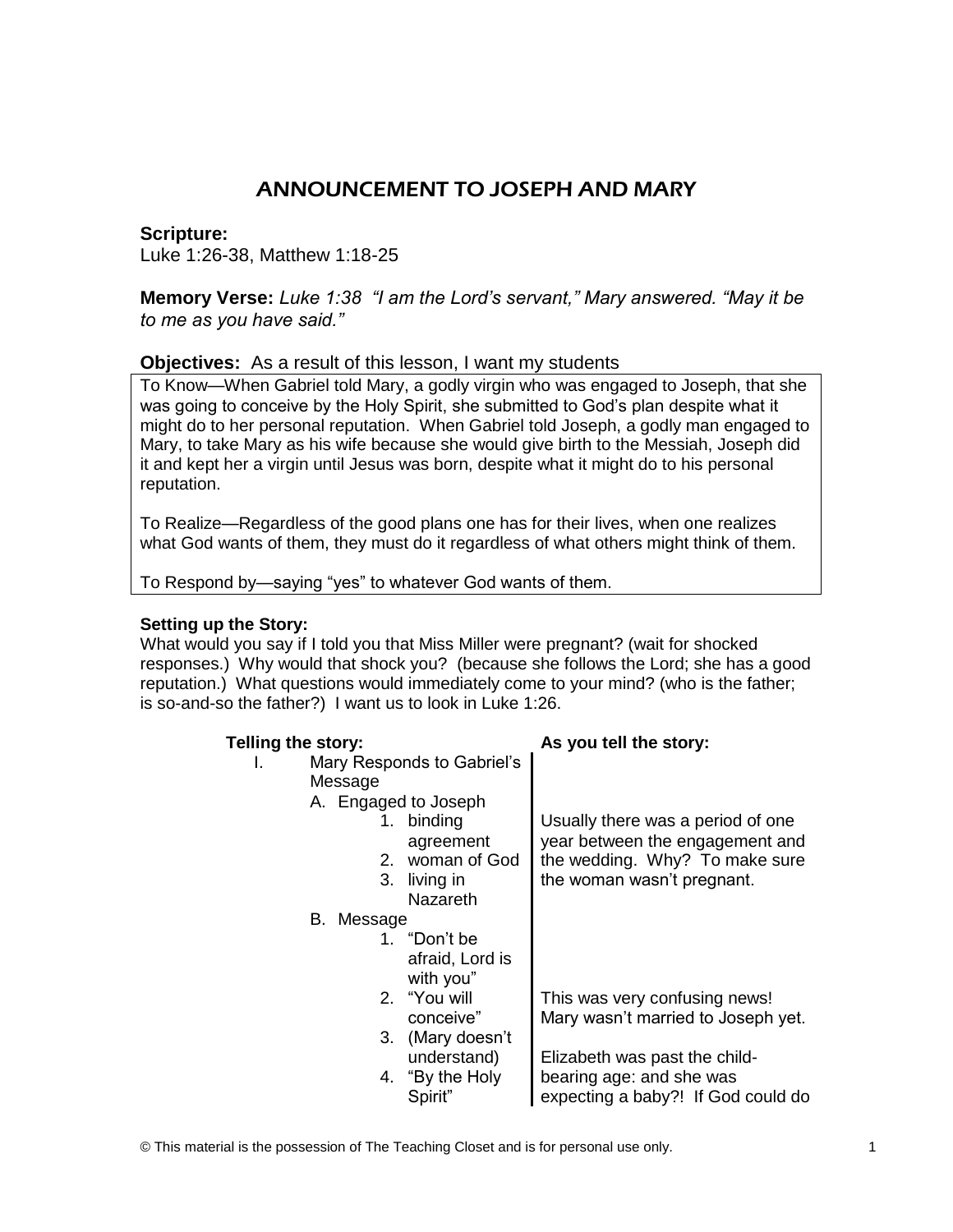|                 | 5.<br>Elizabeth<br>pregnant<br>6. Nothing<br>Impossible<br>with God<br>C. Mary Submits: Be it<br>unto me according to<br>your word | that, God could do what he had<br>said to Mary.<br>But wait a minute. If Mary said<br>"yes" do you see any problems?<br>What would other people think?<br>What would happen to her<br>reputation? The one thing NONE<br>of you wondered when I said about<br>Miss Miller being pregnant was,<br>"Oh, was it by the Holy Spirit?" And<br>no one in that day was going to ask<br>that either!<br>What would it mean for Mary to say<br>"yes"? |
|-----------------|------------------------------------------------------------------------------------------------------------------------------------|---------------------------------------------------------------------------------------------------------------------------------------------------------------------------------------------------------------------------------------------------------------------------------------------------------------------------------------------------------------------------------------------------------------------------------------------|
| $\mathbf{II}$ . | Joseph Responds to<br>Gabriel's Message<br>A. Mary found pregnant                                                                  | And we have someone else<br>involved in this as well. Imagine<br>Joseph when someone first told<br>him the news, "Mary is expecting a<br>baby!" He must have felt sick!                                                                                                                                                                                                                                                                     |
|                 | B. Going to privately<br>divorce her                                                                                               | He could have had Mary stoned to<br>death but he chose to privately give<br>her a divorce. He was a godly                                                                                                                                                                                                                                                                                                                                   |
|                 | C. Message:<br>1. take as your<br>wife<br>2. Conceived by                                                                          | man. And if he married her, what<br>would people assume?                                                                                                                                                                                                                                                                                                                                                                                    |
|                 | <b>Holy Spirit</b><br>3. Call Jesus<br>D. Joseph Obeys<br>1. Marries Mary<br>2. Keeps her a<br>virgin                              | What would it mean for Joseph to<br>do what the angel told him? What<br>would that do to his reputation?                                                                                                                                                                                                                                                                                                                                    |

#### **Concluding the Story:**

Wow! The most wonderful news in the world: the Savior we've been waiting for has come! God has chosen Mary to bring the Messiah into the world! And yet, for Joseph and Mary it is going to cost them their own reputations in order to say "yes" to God's will. Why did they say "yes"? If God asked you to do something that was going to affect your reputation, would you have the same answer?

## **Boardwork and Student Notes:**